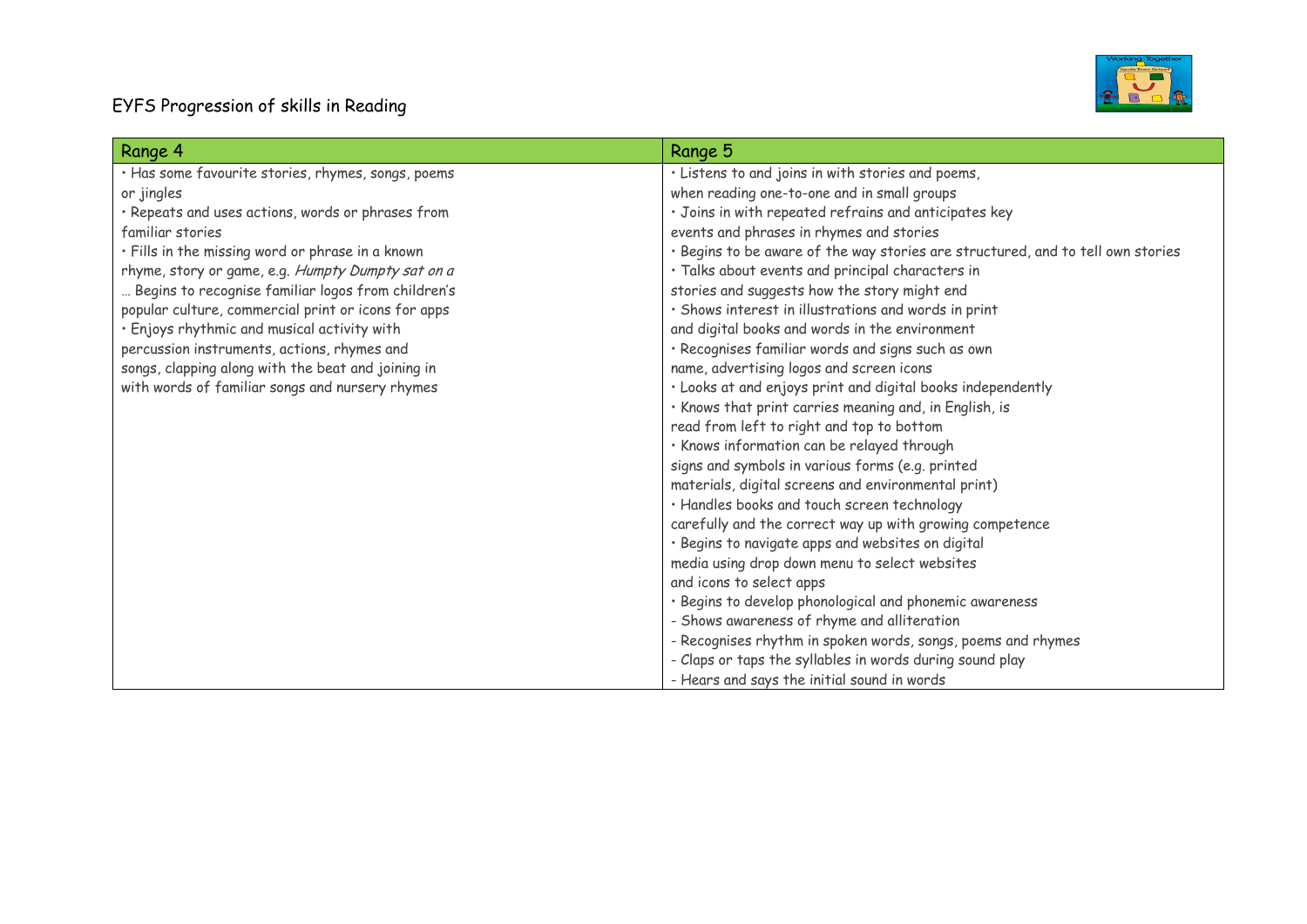## Working Together<br> **ELLER**<br>
BLOCK

## EYFS Progression of skills in Reading

| Range 6                                                         | <b>ELG</b>                                                                    |
|-----------------------------------------------------------------|-------------------------------------------------------------------------------|
| · Enjoys an increasing range of print and digital               | <b>Statutory ELG: Word Reading</b>                                            |
| books, both fiction and non-fiction                             | Children at the expected level of development will:                           |
| · Uses vocabulary and forms of speech that are                  | - Say a sound for each letter in the alphabet and at least 10 digraphs;       |
| increasingly influenced by their experiences of reading         | - Read words consistent with their phonic knowledge by sound blending;        |
| · Describes main story settings, events and principal           | - Read aloud simple sentences and books that are consistent with their phonic |
| characters in increasing detail                                 | knowledge, including some common exception words.                             |
| · Re-enacts and reinvents stories they have heard in their play |                                                                               |
| · Knows that information can be retrieved from                  |                                                                               |
| books, computers and mobile digital devices                     |                                                                               |
| · Is able to recall and discuss stories or information          |                                                                               |
| that has been read to them, or they have read themselves        |                                                                               |
| · Begins to recognise some written names of peers,              |                                                                               |
| siblings or "Mummy"/"Daddy" for example                         |                                                                               |
| · Begins to develop phonological and phonemic awareness         |                                                                               |
| - Continues a rhyming string and identifies alliteration        |                                                                               |
| - Hears and says the initial sound in words                     |                                                                               |
| - Begins to segment the sounds in simple words                  |                                                                               |
| and blend them together and knows which letters                 |                                                                               |
| represent some of them                                          |                                                                               |
| - Starts to link sounds to letters, naming and                  |                                                                               |
| sounding the letters of the alphabet                            |                                                                               |
| - Begins to link sounds to some frequently used                 |                                                                               |
| digraphs, e.g. sh, th, ee                                       |                                                                               |
| · Begins to read some high frequency words, and to              |                                                                               |
| use developing knowledge of letters and sounds to               |                                                                               |
| read simple phonically decodable words and simple sentences     |                                                                               |
| · Engages with books and other reading materials at             |                                                                               |
| an increasingly deeper level, sometimes drawing                 |                                                                               |
| on their phonic knowledge to decode words, and                  |                                                                               |
| their knowledge of language structure, subject                  |                                                                               |
| knowledge and illustrations to interpret the text               |                                                                               |
| · Includes everyday literacy artefacts in play, such as         |                                                                               |
| labels, instructions, signs, envelopes, etc.                    |                                                                               |